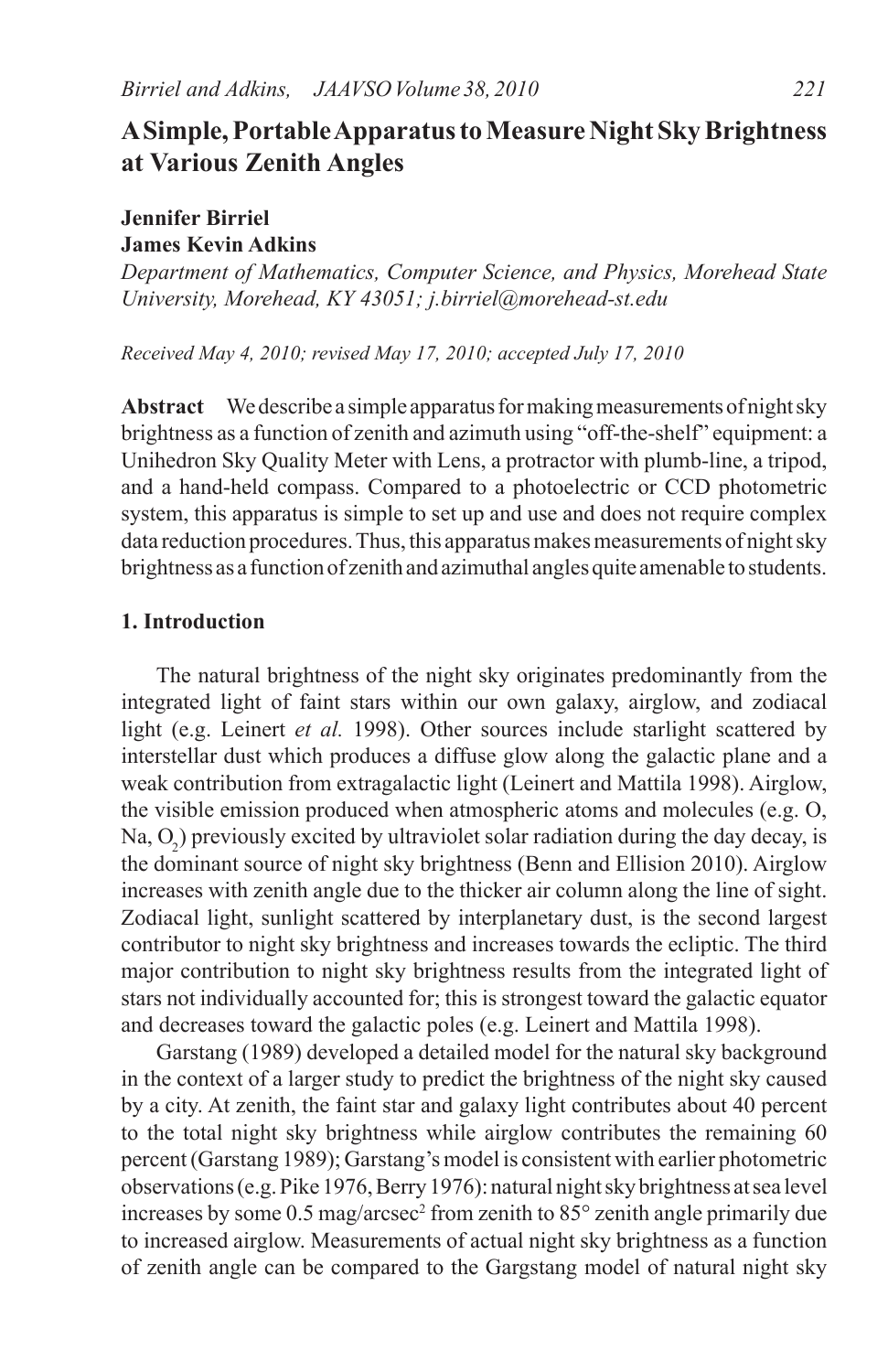brightness. Such measurements can serve as a useful quantitative measure of light pollution at a given location.

A number of methods can be used to measure the brightness of the night sky as a function of both zenith and azimuth. Upgren (1991) used multiple, naked eye observations of bright stars to determine changes in night sky brightness near the horizon over a period of 14 years. This method has the distinct advantage of being simple and cheap but such measurements will also be somewhat subjective, varying from observer to observer. Portable, wide-field CCD systems have been successfully employed (e.g. Cinzano and Falchi 2003; Duriscoe *et al.* 2007) to record mosaic images of night sky brightness from zenith to horizon in all azimuth angles. Such systems have the advantages of being fast, quantitative, and repeatable, however, neither the data reduction process nor the cost (roughly \$15,000 U.S.) is trivial. More recently, several authors have experimented with DSLR systems equipped with a "fish-eye" lens (Zotti 2007). Such systems are relatively inexpensive, roughly \$1,000 for a modest DSLR camera, and can obtain an image of nearly the whole sky in a single image. These systems can also give calibrated data with a high degree of accuracy, however, the data reduction and analysis of such images is still rather complex.

The advent of inexpensive, hand-held sky quality light meters presents another opportunity to "map" night sky brightness as a function of zenith angle and azimuth. The Unihedron Sky Quality Meter with lens, hereafter the SQM-L, was originally designed to take measurements at zenith. However, the fairly narrow observation cone of this device allows one to measure sky brightness at angles well below zenith. The SQM-L allows users to make simple, reliable measurements of the night sky in the visible region of the spectrum in only a few seconds. It has already been incorporated into the Globe-at-Night observing campaign in America (Walker 2010). We report on our use of the SQM-L as part of a simple, inexpensive apparatus to measure night sky brightness as a function of zenith angle and altitude. This apparatus improves and simplifies night sky brightness measurements using the SQM-L in two respects: 1) previously this device was designed for zenith only measurements; our setup allows observers to make measurements at various zenith angles, and 2) mounting the device on a tripod ensures that the device is always pointed in the same direction, increasing the accuracy of any individual measurement as compared to simply holding the device by hand.

#### **2. Apparatus and measurement method**

The core of our apparatus is the Unihedron SQM-L. The SQM-L is nearly identical to its predecessor the SQM; both devices are equipped with the same light sensor (the TAOS TSL237S) and the same infrared blocking filter (a HOYA CM-500). Each device is a small  $(3.6 \times 2.6 \times 1.1 \text{ in.})$ , portable light meter powered by a 9-volt battery. Both the SQM and the SQM-L are equipped with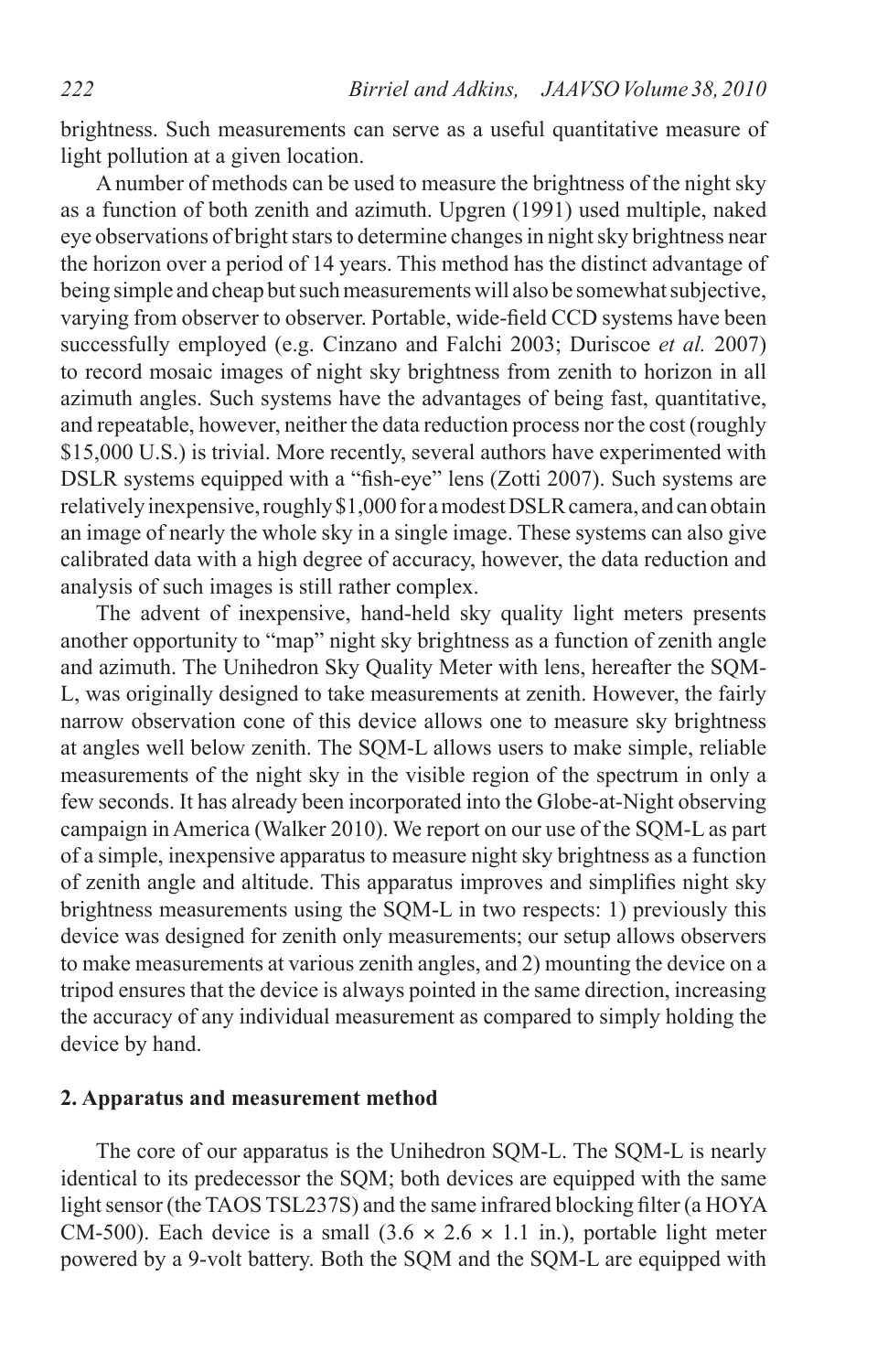an infrared blocking filter and measure only visible light (from red to blue). Both devices measure the ambient temperature and all photometric measurements are automatically corrected for temperature effects. Measurement with either device requires a few seconds in heavily light polluted areas to no more than 80 seconds under the darkest skies. Each individual SQM/SQM-L device is calibrated using a NIST-traceable light meter. The Unihedron Corporation reports the precision of  $\pm 0.10$  mag/arcsec<sup>2</sup> for measurements made with a single device; this precision is consistent with field observations (e.g. Craine *et al.* 2008; Smith *et al.* 2008). For a full report of the performance characteristics of the SQM, see Cinzano 2005.

The main difference between the SQM and SQM-L is the field of view. The SQM has a full-cone width of 84 degrees while the SQM-L is fitted with a lens which reduces the full-cone width to 20 degrees. The addition of the lens means that zenith measurements taken with the SQM-L are not affected by lights or shading on the horizon. The smaller field of view also makes the SQM-L useful for making measurements of sky brightness at various zenith angles, whereas the SQM is really only useful for zenith measurements.

Our apparatus is shown in Figure 1. The SQM-L is mounted on the shoe pad of a tripod using a wide rubber band. One must take care to avoid placing the rubber band on or near the sensor lens. Velcro tape is used to mount a protractor (equipped with a plumb-line) along the side of the SQM-L; this allows us to measure zenith angles. A compass is used to determine the direction in which the device points. The total cost of the device is under \$250 US; the most expensive components of the device are the SQM-L (\$135 US) and a sturdy tripod (\$100 U.S.).

Before proceeding to take measurements, it is necessary confirm that the night sky is clear. This can be achieved by examining both infrared and water vapor satellite images; such images are available from the National Oceanic and Atmospheric Administration website (NASA 2010) at:

http://www.weather.gov/sat\_tab.php?image=ir.

In infrared satellite images, high altitude clouds appear bright. However, low altitude clouds and fog are similar in temperature to the ground and hence infrared images will not be useful for identifying these. Low altitude clouds and fog can be identified using a new product, the GEOS 4-km shortwave albedo IR4 cloud images, available at:

http://rammb.cira.colostate.edu/ramsdis/online/goes-west\_goes-east.asp.

Measurements were taken at two different sites on July 15, 2010; on this date the Moon age was 3.0 days. Measurements were taken after the Moon set. Measurements were taken at zenith angle zero and then at zenith angles of  $0^{\circ}$ ,  $20^{\circ}$ , 40°, 60°, and 80°. At each particular zenith angle, five individual measurements were taken and then averaged. A compass was used to establish the cardinal directions for each set of azimuthal data. Here, we note that one must take care to correct for the magnetic "declination" of a given observation site; magnetic "declination" is the angle between geographic north pole and the magnetic pole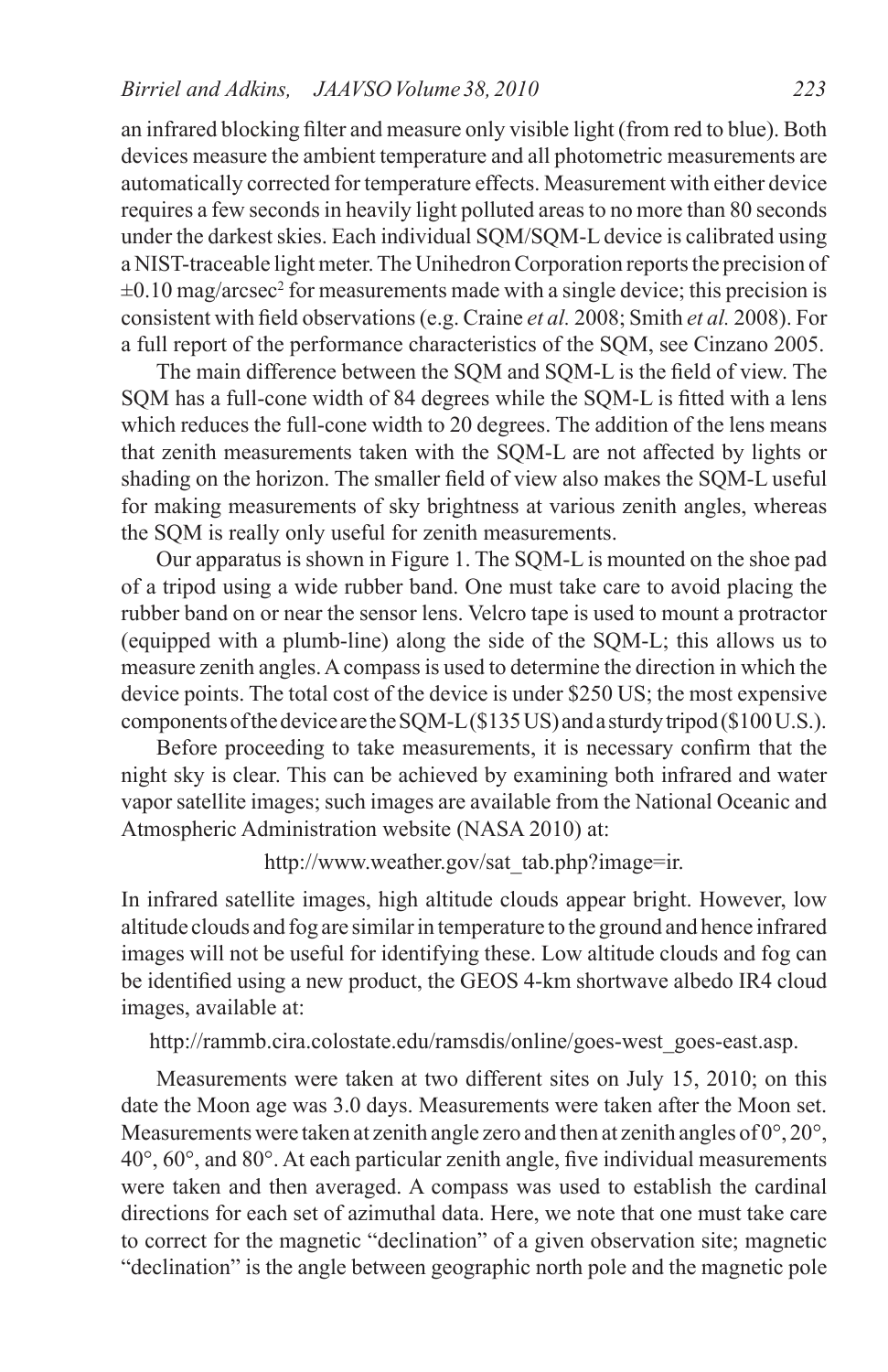and varies with latitude. The magnetic declination of a site can be quite large and this should be determined prior to making measurements in the field by consulting a good topographical map or consulting a magnetic "declination" calculator (e.g. see the National Oceanic and Atmospheric Administration's Geophysical Data Center www.ngdc.noaa.gov/geomagmodels/struts/calcDeclination).

All data were recorded by hand using a notebook, pen, and flashlight. However, it should be noted that the Unihedron Corporation does offer a SQM-L with USB connectivity (\$189.99 US). The "SQM-LU" allows for continual, connected measurements of sky brightness. It comes supplied with a USB cable and applications for reading data in Perl.

#### **3. Results**

Using a standard spreadsheet program, we plot our brightness measurements in magnitudes per square arcsecond as a function of zenith angle. Observations along each of the four major cardinal lines serve as a measure of azimuth. (Note that here we are measuring brightness in a fairly specific direction. If one wishes to document sky glow along the horizon due to distant cities, this can be achieved by closer spacing of each azimuth reading, about every 20 degrees or so; this would require the use of a mounted compass or a second protractor mounted horizontally on the SQM-L.) From a previous study (Birriel, Wheatley, and McMichael 2010) we identified two sites of interest for our study: Cave Run Lake near Morehead, Kentucky, which serves as our local "dark-sky" site with a zenith SQM-L reading of 21.7 mag/arcsec<sup>2</sup>, and a location at the edge of the Morehead State University Campus near Eagle Lake with a SQM-L zenith reading of 19.3 mag/arcsec<sup>2</sup>.

In both cases, we compare our readings to the Garstang (1989) model of the dark sky site for Mount Graham Junipero Serra Peak in Boulder, Colorado; this model is for a moonless night at solar minimum in the photometric *V* band. Cinzano (2005) found a slight mismatch between the SQM-L spectral response and the Johnson *V* band. He determined that SQM readings can be converted to *V* band readings via the simple expression  $V = SQM -0.17$ . We have made this adjustment to all our measured values.

The Cave Run Lake and Morehead sites are in Rowan County, Kentucky, nestled in the foothills of the central Appalachian Mountains. The region is characterized by largely forested, hilly, and highly dissected terrain with elevation ranging between 208 m and 404 m. The Cave Run Lake site is about 20 kilometers from the town of Morehead and is effectively shielded from much of the light from town. Readings taken with our device at the Cave Run Lake site are shown in Figure 2. One feature that immediately stands out on this plot are the small differences  $(\pm 0.1 \text{ to } \pm 0.2 \text{ mag/arcsec}^2)$  between individual azimuth measurements; these results are well within the expected precision of the SQM-L. The overall dependence of sky brightness on zenith angle is close to what is predicted by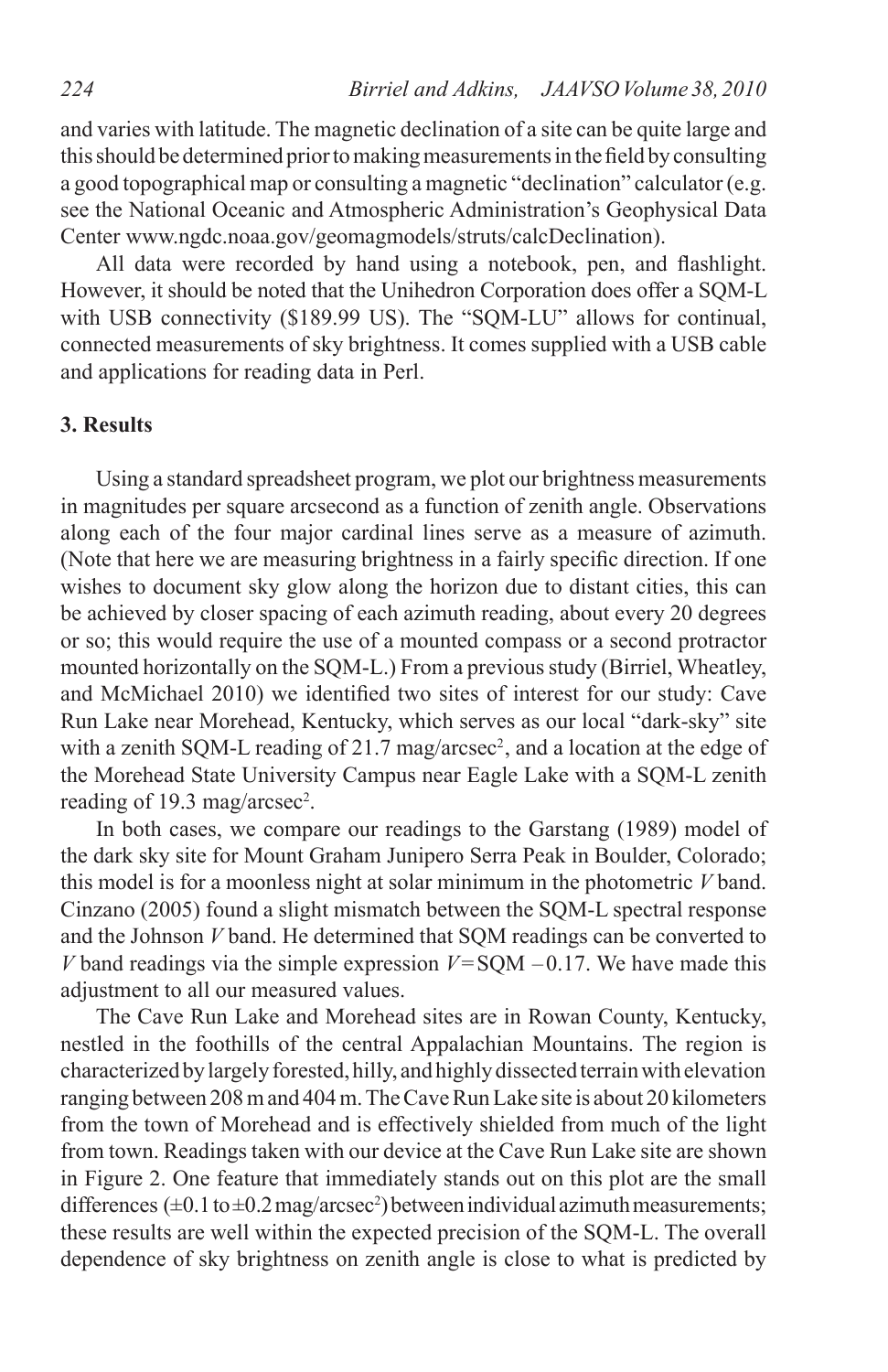the Garstang model, although the curves are systematically shifted upward with respect to a true dark-sky site at solar minimum. Given that our measurements were taken shortly after solar minimum (NASA 2010), this most likely arises simply from elevated light levels due to artificial light sources. This site does exhibit a systematic brightening near the horizon in the southerly directions due to the presence of a light from the nearby dam reflecting off the lake. In the opposite direction, the decline in brightness near the horizon results from the presence of hills towards the north.

The Eagle Lake site is located in the town of Morehead. It is located at the northern edge of the Morehead State University campus at the crest of a hill. The campus and town extend to the south while north lies the Daniel Boone National Forest. As seen in Figure 3, the brightness of the sky increases dramatically looking toward the southerly direction of town and campus. In fact, the presence of artificial lighting is clearly evidenced by the rapid increase in brightness.

#### **4. Summary and future**

The results obtained with our apparatus show that one can document night sky brightness as a function of both zenith angle and azimuth without expensive equipment. Measurements can be obtained quickly and results easily analyzed. This makes the apparatus a particularly useful tool for experimental projects at both the high school and college levels. We envision employing this apparatus as a laboratory tool for undergraduate astronomy and physics courses. In addition, measurements from such a device should prove valuable for science fair projects and college student research projects on light pollution. We also plan to use this device to evaluate Walker's law (Walker 1973), taking measurements of sky brightness at a zenith angle of 45 degrees at various distances from nearby large cities.

#### **Acknowledgement**

The authors would like to thank the anonymous referee for the many helpful suggestions that helped improve the clarity and quality of this paper.

## **References**

Benn, C. R., and Ellison, S. L. 2010, "La Palma Night sky Brightness", http:// www.ing.iac.es/Astronomy/observing/conditions/skybr/skybr.html#top, accessed, 7/15/2010.

Berry, R. 1976, *J. Roy. Astron. Soc. Canada*, **70**, 97.

- Birriel, J., Wheatley, J., and McMichael, C. 2010, *J. Amer. Assoc. Var. Star Obs.*, **38**, 132.
- Cinzano, P. 2005, *ISTIL Internal Report, No. 9, Vol. 1.4*, www.unihedron.com/ projects/darksky/, accessed July 15, 2010.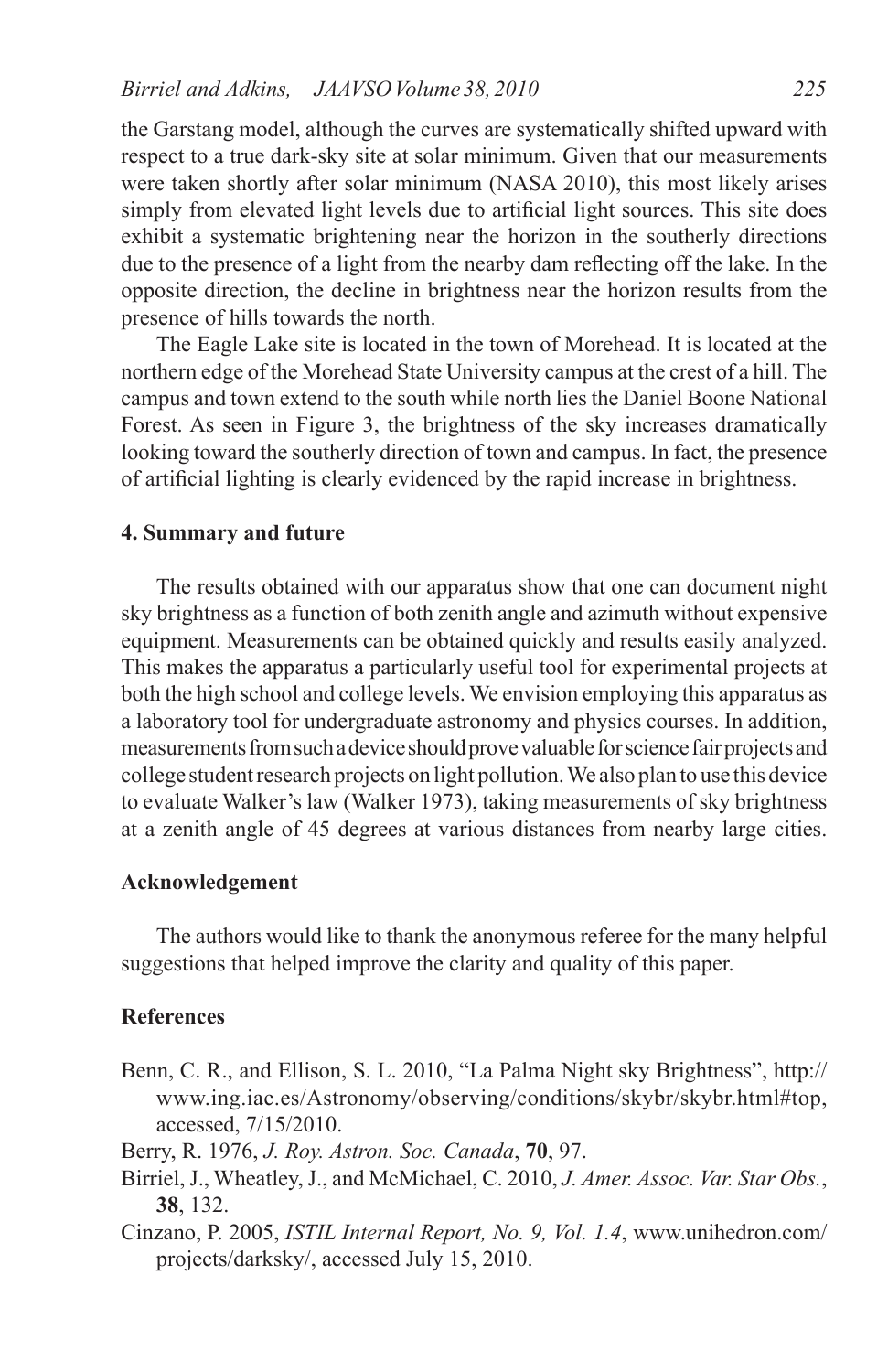Cinzano, P., and Falchi, F. 2003, *Mem. Soc. Astron. Ital.*, **74**, 458.

- Craine, E. M., Culver, R. B., Craine, J. C., and Tucker, R. A. 2008, in *The Society for Astronomical Sciences 27th Annual Symposium on Telescope Science,*  held May 20–22, 2008, Big Bear Lake, CA, Soc. Astron. Sci., Rancho Cucamonga, CA, 157.
- Duriscoe, D. M., Luginbuhl, C. B., and Moore, C. A. 2007, *Publ. Astron. Soc. Pacific*, **119**, 192.
- Garstang, R. H. 1989, *Publ. Astron. Soc. Pacific*, **101**, 306.
- Leinert, Ch., *et al.* 1998, *Astron. Astrophys., Suppl. Ser.*, **127**, 1, 1.
- Leinert, Ch., and Mattila, K. 1998, in *Preserving The Astronomical Windows, Proceedings of Joint Discussion Number 5 of the 23rd General Assembly of the International Astronomical Union held in Kyoto, Japan 22–23 August 1997,* eds.S. Isobe and T. Hirayama, ASP Conf. Ser. 139, Astron. Soc. Pacific, San Francisco, 17.
- NASA 2010, Solar Physics Website, http://solarscience.msfc.nasa.gov/predict. shtml, accessed July 15, 2010.
- Pike, R. 1976, *J. Roy. Astron. Soc. Canada*, **70**, 116.
- Pike, R., and Berry, R. 1978, *Sky & Telescope*, **55**, 126.
- Smith, M. G., Warner, M., Orellana, D., Munizaga, D., Sanhueza, P., Bogglio, H., and Cartier, R. 2008, in *Preparing for the 2009 International Year of Astronomy: A Hands-On Symposium*, ASP Conf. Ser., 400, Astron. Soc. Pacific, San Francisco, 152.
- Upgren, A. R. 1991, in *Light Pollution, Radio Interference, and Space Debris*, ed. D. L. Crawford, ASP Conf. Ser., 17, Astron. Soc. Pacific, San Francisco, 79.
- Walker, C. E. 2010, *Bull. Amer. Astron. Soc.*, **42**, 409.
- Walker, M. F. 1973, *Publ. Astron. Soc. Pacific*, **85**, 508.
- Zotti, G. 2007, in *DarkSky*: *7th European Symposium for the Protection of the Night Sky*, held Oct. 5–6, Bled, Slovenia, http://www.darksky2007.si/2.html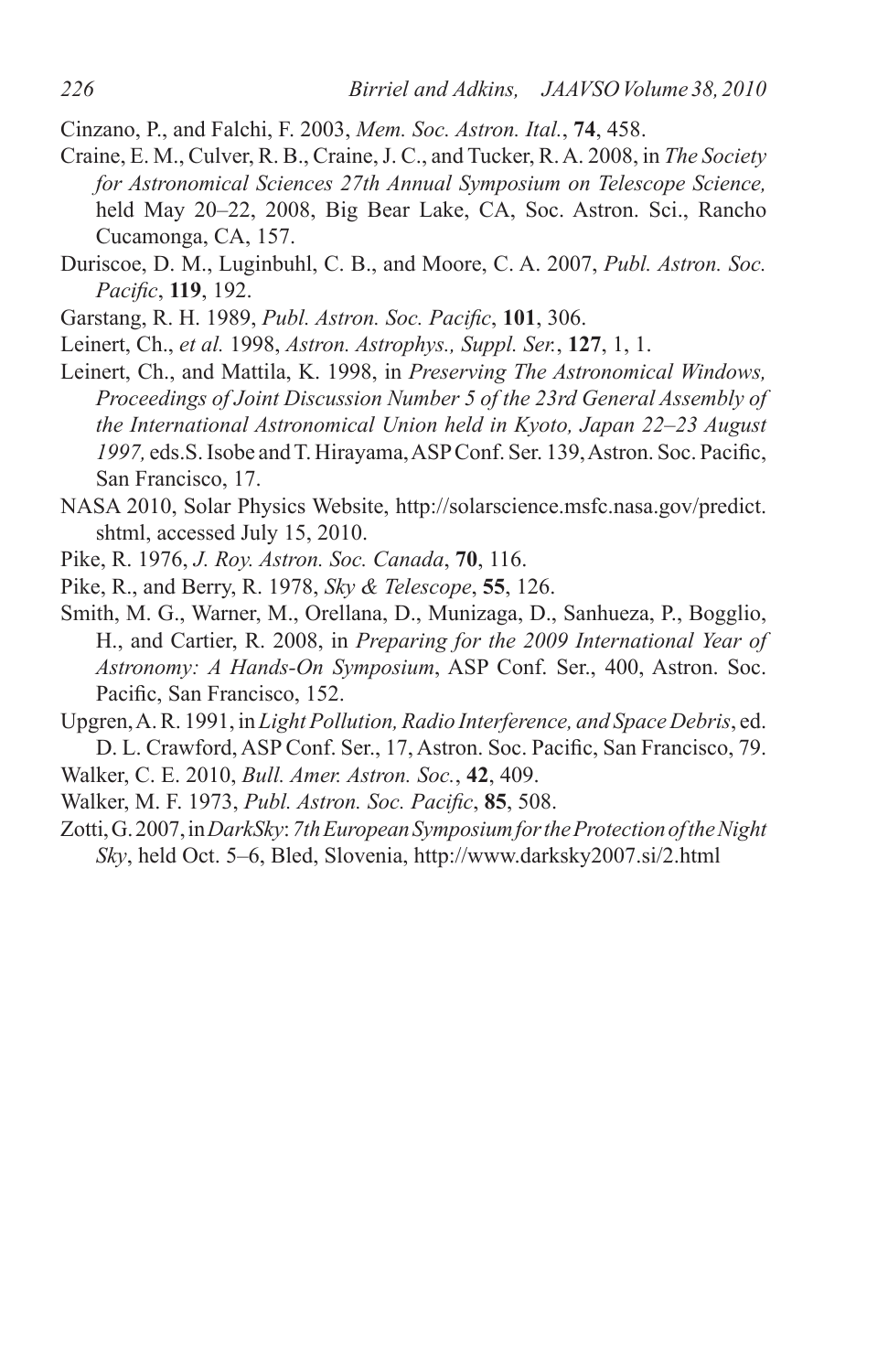

Figure 1a. Mounting the SQM-L on the tripod shoe pad can be done quite simply and quickly with the use of a thick rubber band.



Figure 1b. To measure zenith angles, we attached a simple protractor with plumbline to the side of the SQM using adhesive Velcro tape.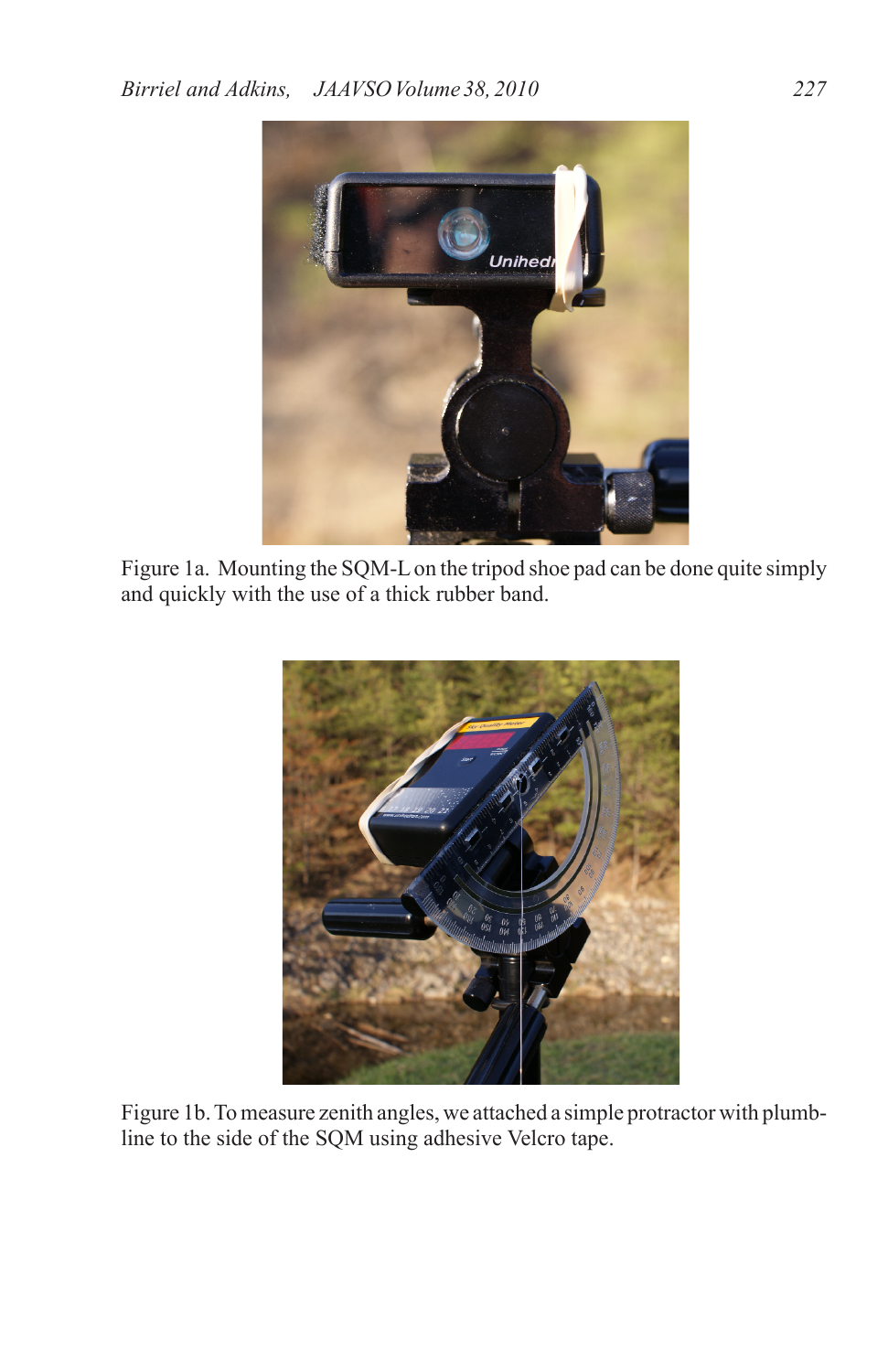

Figure 2a. A plot of night sky brightness in mag/arcsec2 as a function of zenith angle and azimuth for the Cave Run Lake site. Zenith angles pointing North along the N-S line and East along the E-W line are positive. Zenith angles along the NE-SW line are positive when point NE and along the NW-SE line the angles are positive when pointing NW. The Garstang model for natural night sky brightness is also plotted. The  $\pm 0.2$  mag/arcsec2 uncertainty in the SQM-L device is clearly visible in readings near zenith.



Figure 2b. The difference between the observed sky brightness (at Cave Run Lake) and the Garstang model. Note that sky brightness at this site is comparatively low, with an increase in brightness at zenith of less than one magnitude.